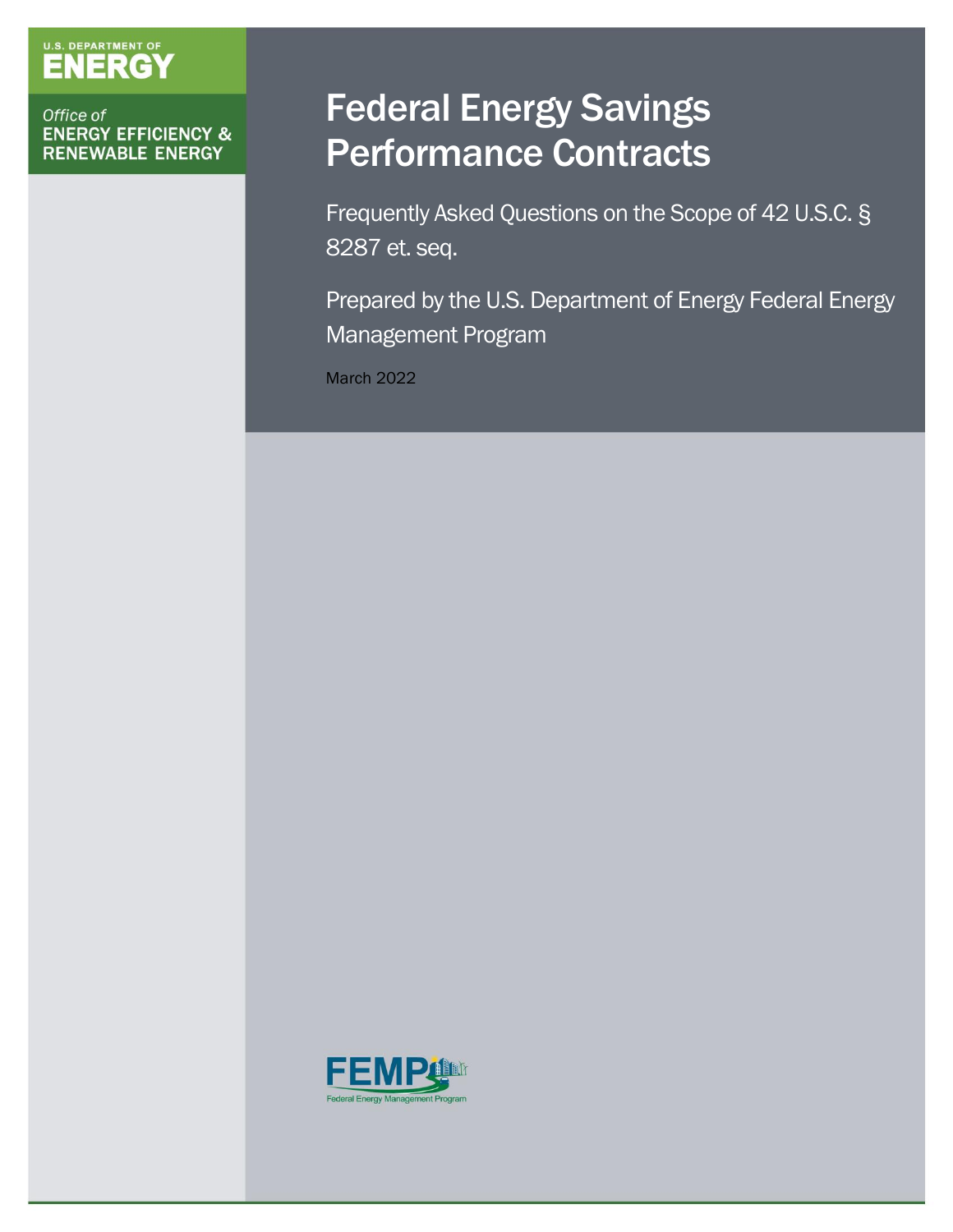### **Contacts**

Energy Savings Performance Contracting Program Manager Kurmit Rockwell U.S. Department of Energy Federal Energy Management Program, EE-5F 1000 Independence Ave., S.W. Washington, D.C. 20585-0121 Phone: (202) 586-2078 E-mail: [Kurmit.Rockwell@ee.doe.gov](mailto:Kurmit.Rockwell@ee.doe.gov) 

### FEMP Federal Project Executives

Doug Culbreth Southeast Region plus Europe and Western Hemisphere Phone: (919) 870-0051 Email: [culbrethcd@ornl.gov](mailto:culbrethcd@ornl.gov) 

Tom Hattery Northeast Region plus State Dept. Phone: (202) 256-5986 Email: [thomas.hattery@ee.doe.gov](file:///C:/Users/Sarah.Butler/AppData/Local/Microsoft/Windows/INetCache/Content.Outlook/DH708074/thomas.hattery@ee.doe.gov) 

Scott Wolf Western Region plus East Asia and the Pacific; Near, South, and Central Asia Phone: (360) 866-9163 Email: [wolfsc@ornl.gov](file:///C:/Users/Sarah.Butler/AppData/Local/Microsoft/Windows/INetCache/Content.Outlook/DH708074/wolfsc@ornl.gov)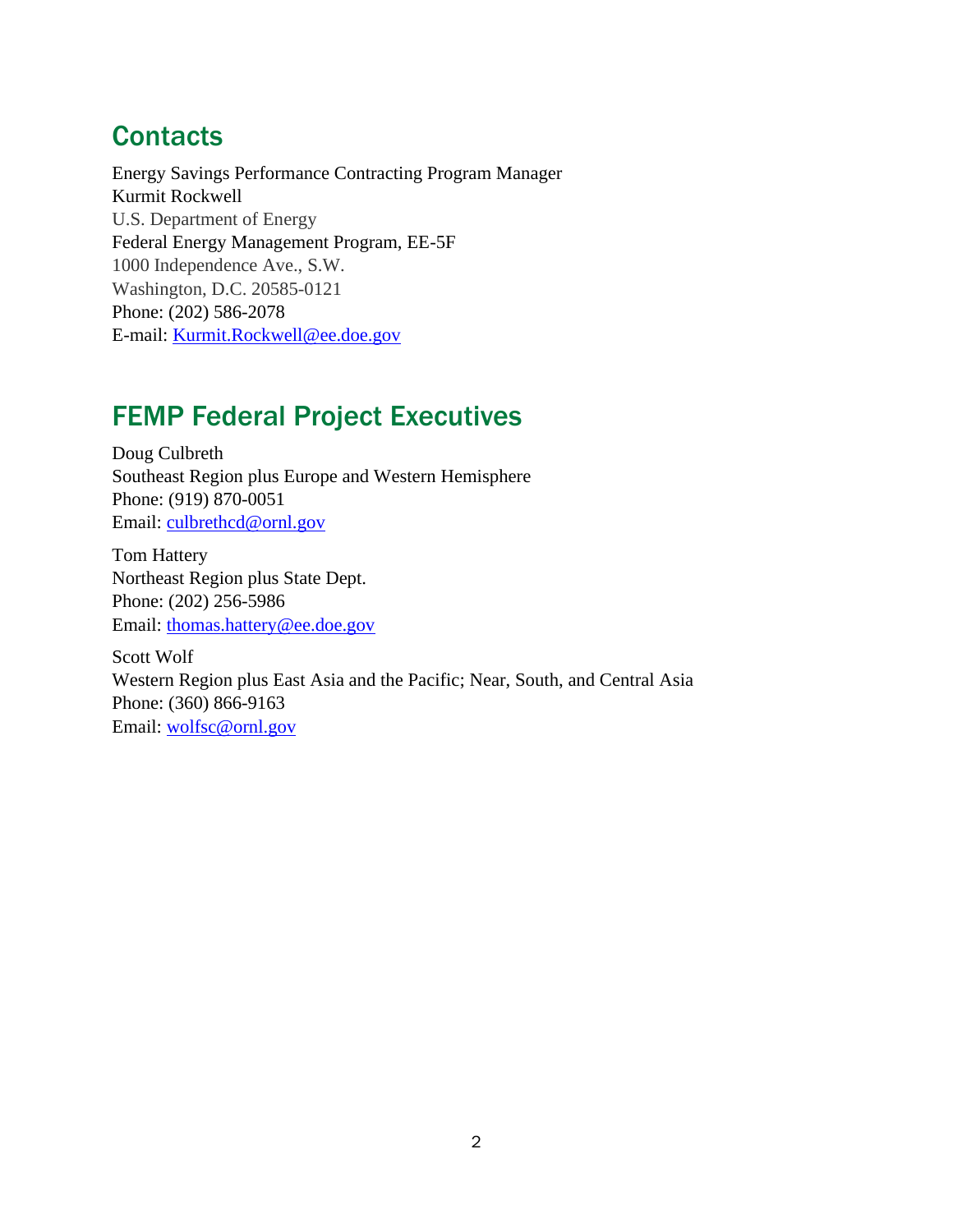## Federal Energy Savings Performance Contract Frequently Asked Questions on the Scope of 42 U.S.C. § 8287 *et seq*.

The U.S. Department of Energy (DOE) Federal Energy Management Program (FEMP) is authorized to establish appropriate procedures and methods for use by Federal agencies with regard to the administration and award of energy savings performance contracts (ESPCs). FEMP is issuing this document to provide clarifications and guidance on issues commonly raised regarding the scope of 42 U.S.C. § 8287 *et seq*. This document is intended to supplement [FEMP's extensive collection of materials t](http://energy.gov/eere/femp/resources-implementing-federal-energy-savings-performance-contracts)hat are available to assist Federal agencies execute successful ESPC projects.

For assistance with these or any other questions, please contact FEMP or a [FEMP Federal](https://www.energy.gov/eere/femp/federal-project-executives-espc-uesc-and-espc-enable-projects)  [Project Executive.](https://www.energy.gov/eere/femp/federal-project-executives-espc-uesc-and-espc-enable-projects)

#### 1. What is an ESPC?

An ESPC is a firm fixed-price multiyear contract with a term not to exceed 25 years for the provision of supplies or the performance of services for the design, acquisition, installation, testing, measurement and verification (M&V), and, where appropriate, operation, maintenance, repair, and replacement, of an identified energy conservation measure (see question 14), water conservation measure (see question 15), or series of energy conservation measures or water conservation measures at one or more locations. Additional requirements for, and characteristics of, an ESPC are addressed in this document.

#### 2. What is the process for ESPC implementation?

The ESPC process involves collaboration between a Federal agency (see question 3) and a qualified private sector energy services company (ESCO) (see question 4) to identify potential improvements to facilities that would result in energy savings (see question 9). The ESCO designs, constructs, and installs a project that meets the Federal agency's needs and provides the necessary financing, with no required initial cost to the agency. The ESCO must provide a guarantee to the Federal agency that the improvements will generate annual energy savings sufficient to pay for the project over the term of the contract, guarantee the performance of installed equipment, and have the responsibility for maintenance and repair services during the life of the contract (see question 31).

In exchange for assuming the risk of upfront project financing and the performance guarantee, the ESCO is paid over the term of the contract from contractually guaranteed energy savings. Importantly, annual (or more often, as necessary) M&V must be performed to ensure that the guaranteed energy savings have been met and to ensure that payments to the ESCO do not exceed energy savings (see questions 10 and 11). When the contract term is complete, the recurring energy and cost savings from these improvements accrue to the Federal agency.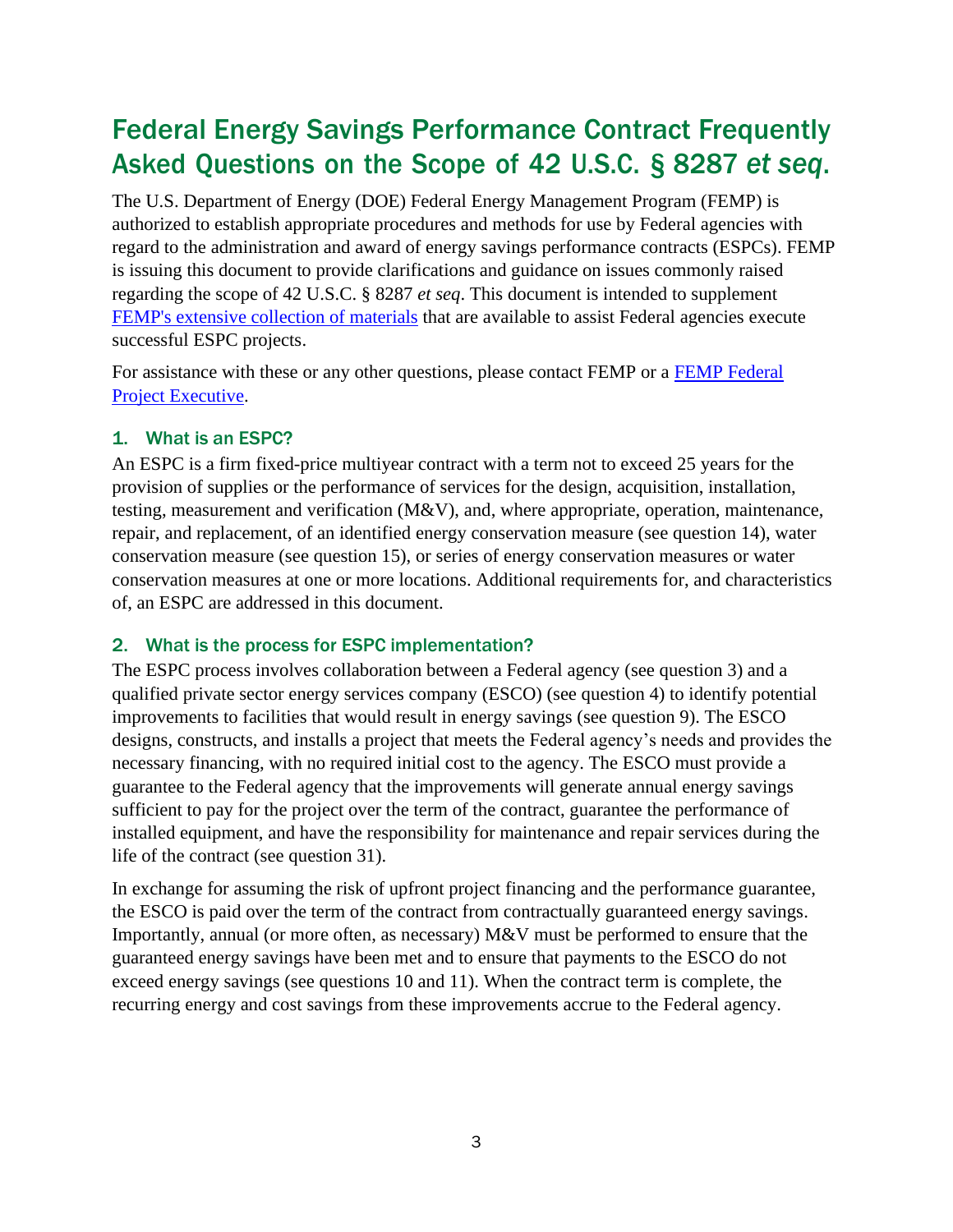#### 3. Which Federal agencies are authorized to implement an ESPC?

Any Federal agency is authorized to implement an ESPC. The term "Federal agency" includes each authority of the government of the United States, whether or not it is within or subject to review by another authority of the government of the United States.

#### 4. Which ESCOs are qualified to implement an ESPC?

[qualified contractors \(](http://energy.gov/eere/downloads/department-energy-qualified-list-energy-service-companies)or another Federal agency's list of qualified contractors provided that the In order to be eligible for award of an ESPC, an ESCO must be included on the **DOE** list of Federal agency has developed its own list of qualified contractors and procedural requirements using similar oversight procedures and methods as established by FEMP).

#### 5. What is the process for selecting an ESCO for ESPC award?

A Federal agency may consider several avenues of ESCO selection, including procedures for competitive selection of ESCOs based on both solicited and unsolicited proposals and the use of a multiple-award contract. FEMP and the U.S. Army Corps of Engineers have developed separate multiple-award contracts (the DOE ESPC Indefinite-Delivery Indefinite Quantity (IDIQ) contracts and the Army Multiple Award Task Order Contracts (see question 6)), both of which allow Federal agencies to negotiate individual task orders from an approved pool of ESCOs under an expedited procurement process.

#### 6. What is the process for selecting an ESCO for ESPC award under the DOE ESPC IDIQ?

When issuing a task order under the DOE ESPC IDIQ, a Federal agency is authorized to use simplified contractor selection procedures. The DOE ESPC IDIQ contracts allow a Federal agency to negotiate and award individual task orders from an approved, pre-competed pool of ESCOs under an expedited and streamlined procurement process using either selection procedures based on an ESCO's qualifications or an ESCO's preliminary assessment.

Selection by qualifications allows agencies to evaluate ESCOs based on their past experience, performance, and other criteria that the Federal agency deems relevant. Selection by preliminary assessment allows agencies to evaluate ESCOs based on submission of preliminary assessments for an ESPC project. FEMP ESPC experts and agencies with ESPC experience have observed that selection by qualifications can elicit as much useful information for finding the best ESCO for a specific project as other more complex, costly, labor-intensive, and time-consuming methods. Accordingly, FEMP's website includes a document outlining best practices for ESCO selection. To help agencies select an ESCO please see the Appendix reference for more information on FEMP's ESCO Selector Tool.

#### 7. Are there other simplified ESCO selection procedures that are authorized under the ESPC authority that can benefit smaller ESPC projects?

Yes. The [ESPC ENABLE program](https://www.energy.gov/eere/femp/energy-savings-performance-contract-enable-federal-projects) provides a standardized and streamlined procurement process for Federal projects involving targeted energy conservation measures to administer projects through the General Services Administration (GSA) Federal Supply Schedule. While ideal for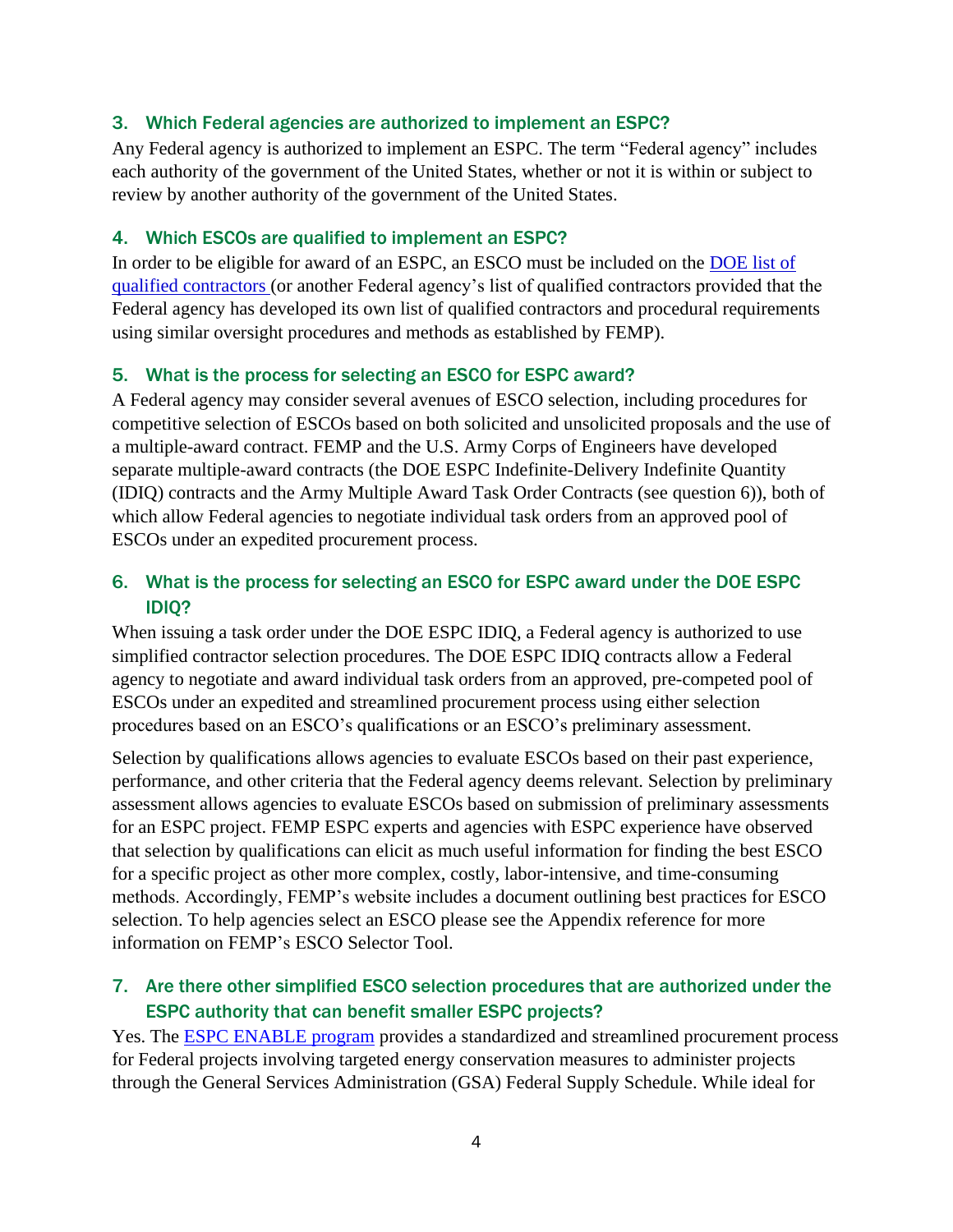small projects, ENABLE also is applicable to larger projects that contemplate the implementation of targeted energy conservation measures on an expedited basis.

#### 8. What activities are authorized under an ESPC?

An ESPC must be solely for the purpose of achieving energy savings (see question 9) and benefits ancillary to that purpose and must be for the implementation of an energy conservation measure (see question 14), water conservation measure (see question 15), or series of energy conservation measures or water conservation measures at one or more locations. An ESPC must include activities that result in energy savings, which include savings that arise directly from reductions in the cost of energy, water, and wastewater treatment and from reductions in the cost of related operation and maintenance (see questions 9, 10, 11, and 20).

#### 9. What qualifies as "energy savings"?

- Reductions in the cost of energy, water, and wastewater treatment in an existing Federal building (see question 33), including a reduction in the cost of related operation and maintenance, achieved under an ESPC as compared to the cost of energy, water, and wastewater treatment in the existing Federal building in the absence of an ESPC, and as a result of:
	- o The lease or purchase of operating equipment, improvements, altered operation and maintenance, or technical services; or
	- o The increased efficient use of existing energy sources by cogeneration or heat recovery realized in connection with a Federal building; or
	- o The increased efficient use of existing water sources in either interior or exterior applications.
- The increased efficient use of an existing energy source by cogeneration or heat recovery; or
- If otherwise authorized by Federal or state law, the sale or transfer of electrical or thermal energy generated onsite from renewable energy sources or cogeneration under an ESPC, that is in excess of Federal needs, to utilities or non-Federal energy users.
- The increased efficient use of existing water sources in interior or exterior applications under an ESPC.
- The use, sale, or transfer of any energy and water incentive, rebate, grid services revenue, or credit (including a renewable energy certificate); or
- Any revenue generated from a reduction in energy or water use, more efficient waste recycling, or additional energy generated from more efficient equipment.

#### 10. What is the appropriate source of Federal agency funds for ESPC payments?

As discussed above and as outlined in **FEMP** guidance, the ESCO is paid over the term of the ESPC from any resulting energy savings achieved during the performance service period. Once a Federal agency determines whether the funds that it anticipates using for ESPC payments result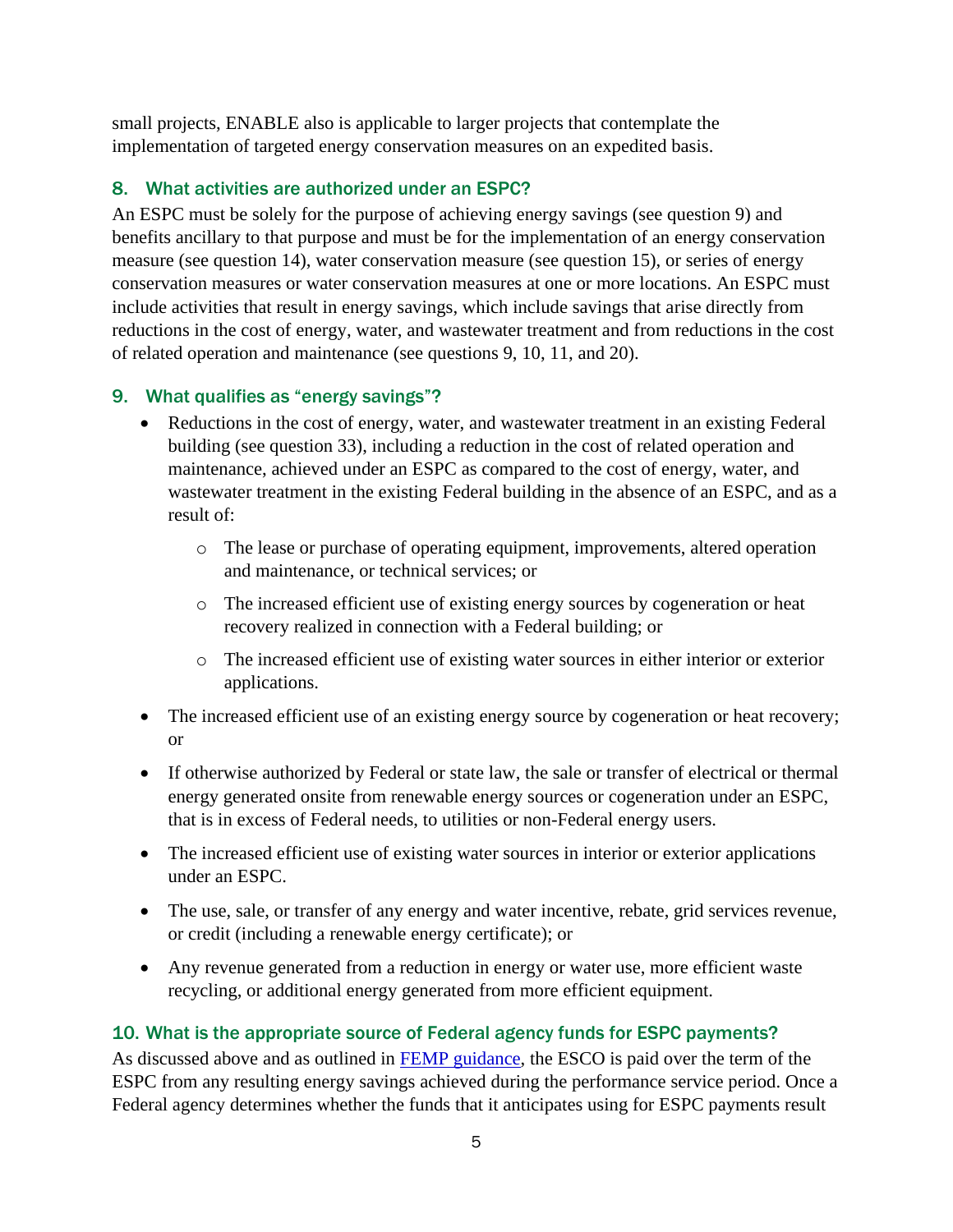from energy savings (see question 9), it then must ensure that any payment is made only from funds appropriated to, or otherwise made available by, the Federal agency for the payment of energy, water, or wastewater treatment expenses, and related operation and maintenance expenses. Funds that are "otherwise made available to the agency" for these expenses refers to internally-allocated Federal agency funds that have been or may be designated by the agency for energy- and water-related expenses (including related operation and maintenance expenses).

A central tenet of the ESPC program is that aggregate annual ESPC payments in each year of an ESPC may not exceed energy savings. Under limited circumstances, however, ESCO payments for ESPC cancellations and terminations need not be limited to funds appropriated to, or otherwise made available by, the Federal agency for the payment of energy, water, or wastewater treatment expenses (and related operation and maintenance expenses). A Federal agency that is seeking to terminate or cancel an ESPC should consult with FEMP to ensure compliance with the ESPC authorities.

#### 11. Can a Federal agency make ESPC payments from energy savings other than the annual recurring energy savings achieved under an ESPC?

Yes. As outlined in [FEMP guidance,](https://www.energy.gov/sites/default/files/2013/10/f3/practguide_sav_paymnts.pdf) ESPC payments may be made from recurring and nonrecurring energy savings. Recurring energy savings include savings to a Federal agency's annual utility bills or annual operation or maintenance cost savings that result from ESPC implementation. Non-recurring energy savings include avoided costs associated with funds that have been appropriated to, or otherwise made available and may be used for, energy, water, or wastewater treatment project expenses (and related operation or maintenance expenses, including costs related to equipment repair, equipment replacement, equipment renewal, and other capital expenditures). For example, funding appropriated or otherwise made available to an agency for energy efficiency improvements could be used to install or replace existing energy related systems to improve energy efficiency.

If an ESPC were to include an energy conservation measure that replaced a utility related system, eliminated the need for a system, or installed new equipment for the purpose of improved efficiency, the ESPC would result in avoiding the expenditure of funds appropriated or otherwise made available for utility efficiency improvements. As such, the funds generally made available for utility efficiency improvements could be appropriately applied to an ESPC as a payment from non-recurring energy savings. The following example illustrates these different sources of contractor payments under an ESPC:

• A Federal agency awards an ESPC for \$1,000,000 to replace all of the windows in a Federal building. It is estimated that the new windows will result in \$50,000 annual savings to the Federal building's electricity bill. The Federal agency currently spends \$25,000 on re-caulking annually to maintain the existing windows. The Federal agency also has \$200,000 generally available for energy- or water- related expenses. In this example, allowable sources of funding to make contractor payments under the ESPC include: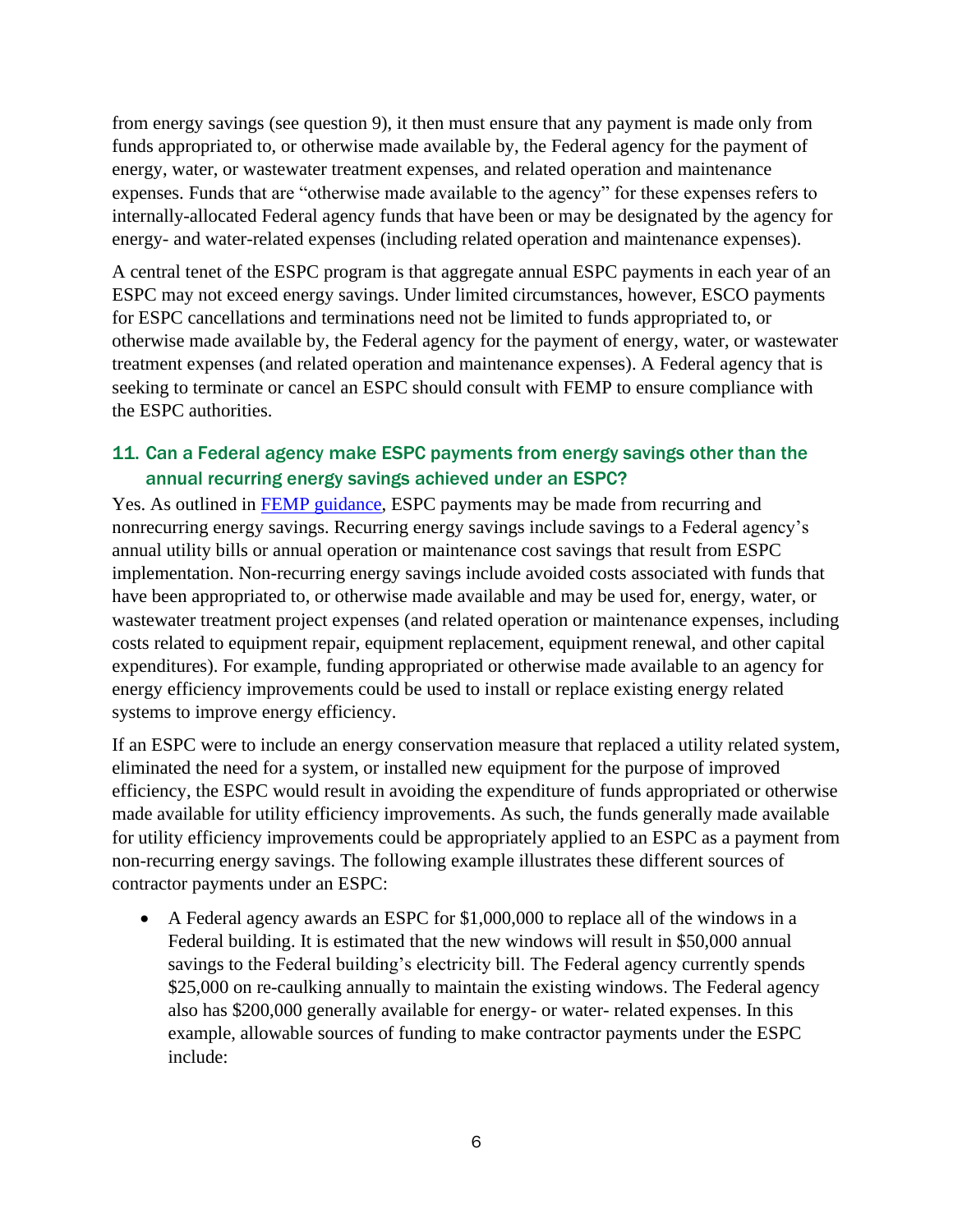- o Annual recurring energy savings of \$50,000 that arise from the reduction in the cost of electricity for the building.
- o Annual recurring energy savings of \$25,000 that arise from related operations and maintenance expense savings because the ESPC eliminates the need to re-caulk the existing windows.
- o Non-recurring energy savings of up to \$200,000 from the funds generally available for energy- or water-related expenses because the ESPC avoids an expenditure that otherwise could have been paid for from these funds.

Other examples can be found in the FEMP guidance, ["How to Determine and Verify Operating](https://www.energy.gov/sites/prod/files/2018/03/f49/om_savings_guidance.pdf)  [and Maintenance Savings in Energy Savings Performance Contracts.](https://www.energy.gov/sites/prod/files/2018/03/f49/om_savings_guidance.pdf)"

#### 12. Can a Federal agency rely on estimated energy and water tariffs in determining projected energy savings?

Yes. To the extent that future energy or water rates are known at the time of contract formation, the calculation of ESPC payments should rely on known values. If future energy or water rates over the term of an ESPC are unknown at the time of contract formation, Federal agencies are authorized to rely on estimated values in determining the energy or water tariffs. For more information, see [FEMP guidance a](https://www.energy.gov/sites/prod/files/2019/02/f60/femp_escalation_guidance_2019.pdf)nd [FEMP's Energy Escalation Rate Calculator \(EERC\) tool](http://energy.gov/eere/femp/energy-escalation-rate-calculator-download)  on the use of certain procedures to determine escalation rates that are in the best interest of the government.

#### 13. Can a Federal agency rely on normalized weather values in determining projected energy savings?

Yes. Federal agencies are authorized to rely on normalized weather data when determining energy or water tariffs. For more information, see **FEMP** guidance on using normalized weather values to obtain best value for the government.

#### 14. What is an energy conservation measure?

As discussed in [FEMP guidance,](https://www.energy.gov/sites/prod/files/2013/10/f3/espc_ecm_bundling_guidance.pdf) a measure must satisfy four criteria in order to qualify as an "energy conservation measure (ECM)." It must (1) be applied to a Federal building (see question 16); (2) improve energy efficiency (see question 18); (3) be lifecycle cost-effective (see question 19); and (4) involve energy conservation, cogeneration facilities, renewable energy sources, improvements in operation and maintenance efficiencies, retrofit activities or energy consuming devices and required support structures.

There are many ECMs that can meet the four criteria including operation and maintenance upgrades and renewable energy (see questions 20 and 21, respectively). In addition, measures that do not save energy or water, but that reduce cost and are related to an ECM may be included under certain circumstances (see question 25).

A non-exhaustive sample of ECMs can be found in Attachment J-3 of the [generic 2017 DOE](https://www.energy.gov/sites/default/files/2019/05/f63/2017_generic_doe_idiq_espc_contract.pdf)  [ESPC IDIQ contract.](https://www.energy.gov/sites/default/files/2019/05/f63/2017_generic_doe_idiq_espc_contract.pdf)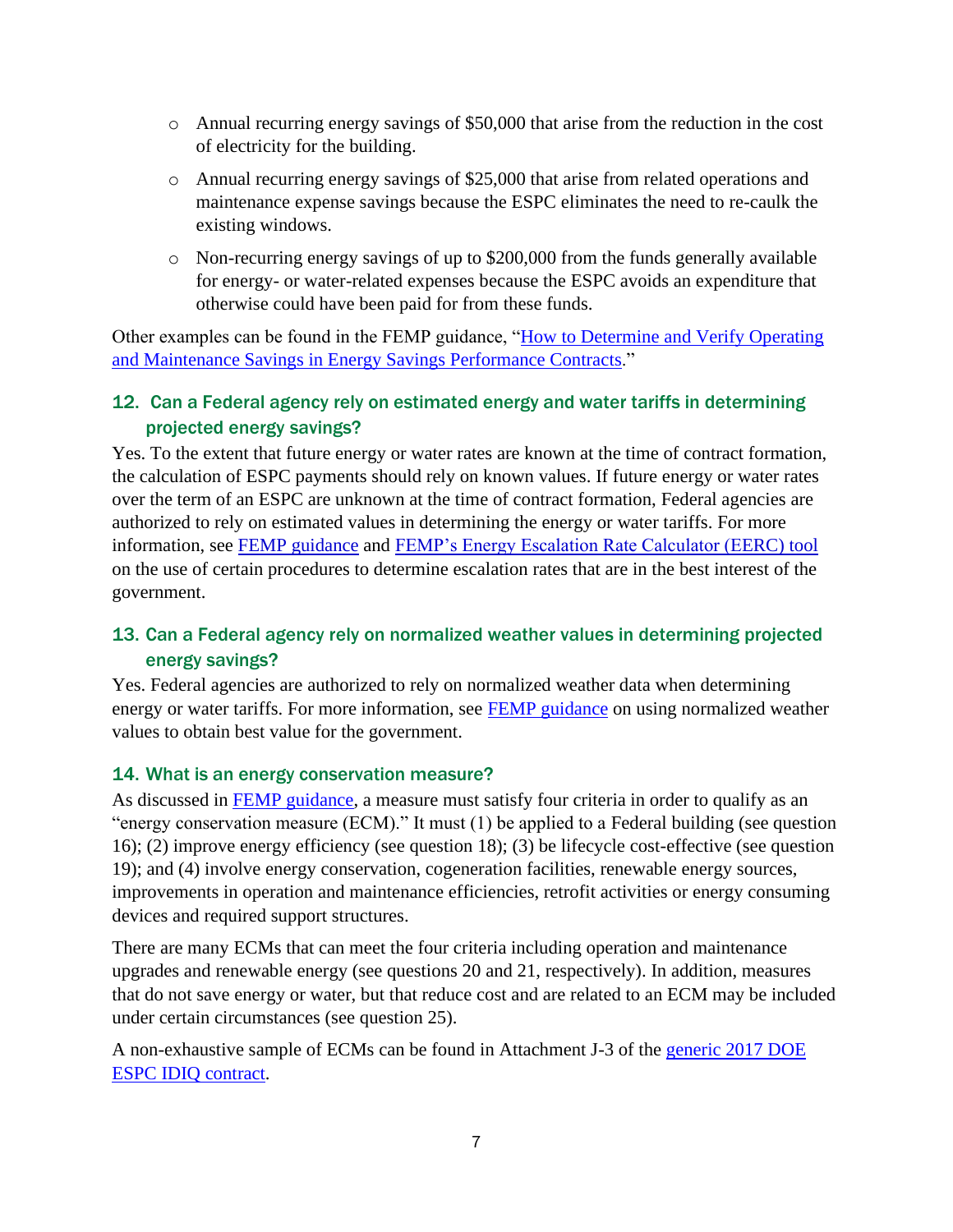#### [\(https://www.energy.gov/sites/default/files/2019/05/f63/2017\\_generic\\_doe\\_idiq\\_espc\\_contract.p](https://www.energy.gov/sites/default/files/2019/05/f63/2017_generic_doe_idiq_espc_contract.pdf)  [df](https://www.energy.gov/sites/default/files/2019/05/f63/2017_generic_doe_idiq_espc_contract.pdf) )

#### 15. What is a water conservation measure?

must: (1) improve the efficiency of water use; (2) be life cycle cost-effective (see question 20); A measure must satisfy three criteria in order to qualify as a "water conservation measure." It and (3) involve water conservation, water recycling or reuse, more efficient treatment of wastewater or stormwater, improvements in operation or maintenance efficiencies, retrofit activities, or other related activities.

Water conservation measures are not authorized to be implemented at a Federal hydroelectric facility.

There are many water conservation measures that can meet the three criteria including operation and maintenance upgrades (See Question 20). In addition, measures that do not conserve water or wastewater, but that reduce cost and are related to a water conservation measure may be included under certain circumstances (See question 25).

A non-exhaustive sample of ECMs can be found in Attachment J-3 of the [generic 2017 DOE](https://www.energy.gov/sites/default/files/2019/05/f63/2017_generic_doe_idiq_espc_contract.pdf)  [ESPC IDIQ contract.](https://www.energy.gov/sites/default/files/2019/05/f63/2017_generic_doe_idiq_espc_contract.pdf)

[\(https://www.energy.gov/sites/default/files/2019/05/f63/2017\\_generic\\_doe\\_idiq\\_espc\\_contract.p](https://www.energy.gov/sites/default/files/2019/05/f63/2017_generic_doe_idiq_espc_contract.pdf)  [df](https://www.energy.gov/sites/default/files/2019/05/f63/2017_generic_doe_idiq_espc_contract.pdf) )

#### 16. What does it mean for an energy conservation measure to "be applied to a federal building"?

A measure satisfies the "applied to a Federal building" criterion of the "energy conservation measure (ECM)" definition (see question 14) if it is applied to, serves, or impacts an existing Federal building. There are a number of ways an ECM can qualify as being applied to a Federal building. The measure may be located onsite but not necessarily on or in an actual structure. For example, a ground-mounted solar array need not be physically attached to a building, or a measure could be applied to a building but be movable. Examples include computer equipment, spot cooling, vending machines, or improvements to operations and maintenance (see question 20). A single energy conservation measure that is applied across multiple facilities (including geographically dispersed facilities) may also be considered to be "applied to a Federal building." In addition, a Federal building need not be located in the United States to be considered for an ESPC. As discussed in question 17, ESPCs may be applied to existing Federal buildings, as well as existing designs for Federal buildings.

There is no requirement for a water conservation measure to "be applied to a Federal building."

#### 17. Can an energy conservation measure or water conservation measure be applied to a new building?

Yes. As discussed in [FEMP guidance,](https://www.energy.gov/sites/prod/files/2013/11/f4/espc_newconguidance.pdf) under certain limited circumstances an energy conservation measure or water conservation measure may be applied to a new building. First, an ESPC could provide incremental energy or water efficiency improvements to a design for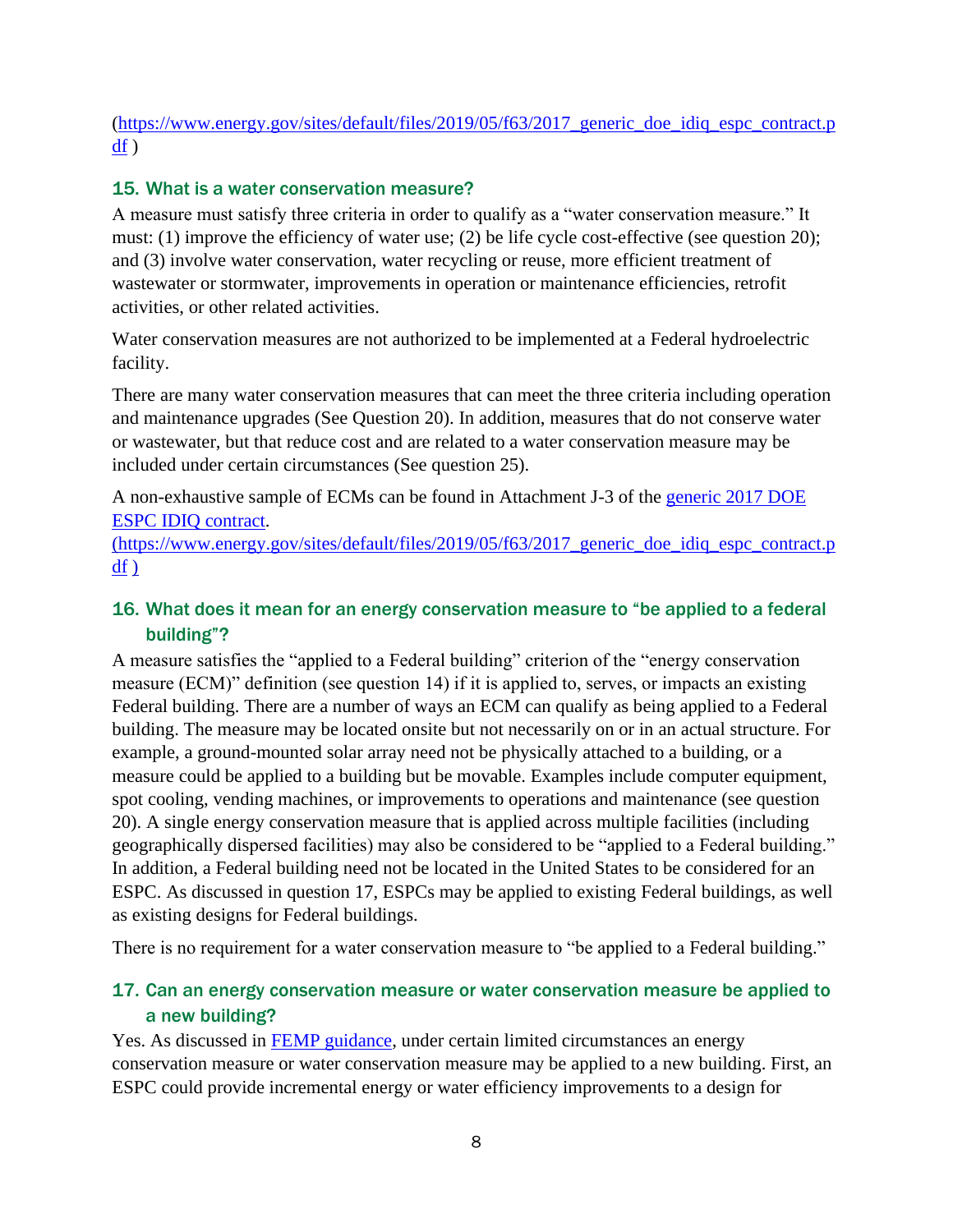construction of a planned facility. In this regard, the design for construction would serve as the "existing" facility and would be required to reflect the energy efficiency design requirements set forth in all relevant regulations, including but not limited to 10 C.F.R. Parts 433 and 435, as applicable. Second, construction of a "new" facility would be authorized where the construction is necessary for implementation, operation, and maintenance of an energy conservation measure or a water conservation measure. For example, construction of a facility to house a cogeneration facility would be authorized so long as the facility also met all of the criteria set forth under the definition of "energy conservation measure" (see question 14).

#### 18. What does it mean for an energy conservation measure to "improve energy efficiency"?

A measure satisfies the "improve[s] energy efficiency" criterion of the "energy conservation measure" definition (see question 14) by means including, but not limited to, reducing energy consumption, electricity load management (for example, by managing electricity load through the use of batteries), reducing energy loss (for example, by generating energy closer to its use), reducing the use of fossil-based energy by substituting renewable energy, or reducing greenhouse gas emissions or other pollutants by substituting fuels.

#### 19. What does it mean for an energy conservation measure or water conservation measure to be "life cycle cost-effective"?

A measure satisfies the life cycle cost-effectiveness criterion of both the "energy conservation measure" and "water conservation measure" definitions (see questions 14 and 15) by determining life cycle cost- effectiveness either in the context of the individual measure or in the context of the combined effect of all energy conservation measures and water conservation measures included under the same energy savings performance contract, as calculated in accordance with 10 C.F.R. § 436.10 *et seq*. That is, multiple energy conservation measures and water conservation measures under the same ESPC may be "bundled" in evaluating life cycle cost-effectiveness. Additional DOE [guidance o](http://www.energy.gov/sites/prod/files/2015/05/f22/ecm_definition_guidance_1.pdf)n determining life cycle cost- effectiveness for ESPCs with multiple or single energy conservation measures or water conservation measures is available on the FEMP website.

#### 20. Can operation and maintenance upgrades qualify as an energy conservation measure or a water conservation measure?

Yes. The ESPC authorities provide that measures that involve improvements in operation and maintenance efficiencies may qualify as an energy conservation measure or a water conservation measure.

#### 21. Can renewable energy sources qualify as an energy conservation measure?

Yes. The ESPC authorities provide that measures that involve renewable energy sources may qualify as an energy conservation measure.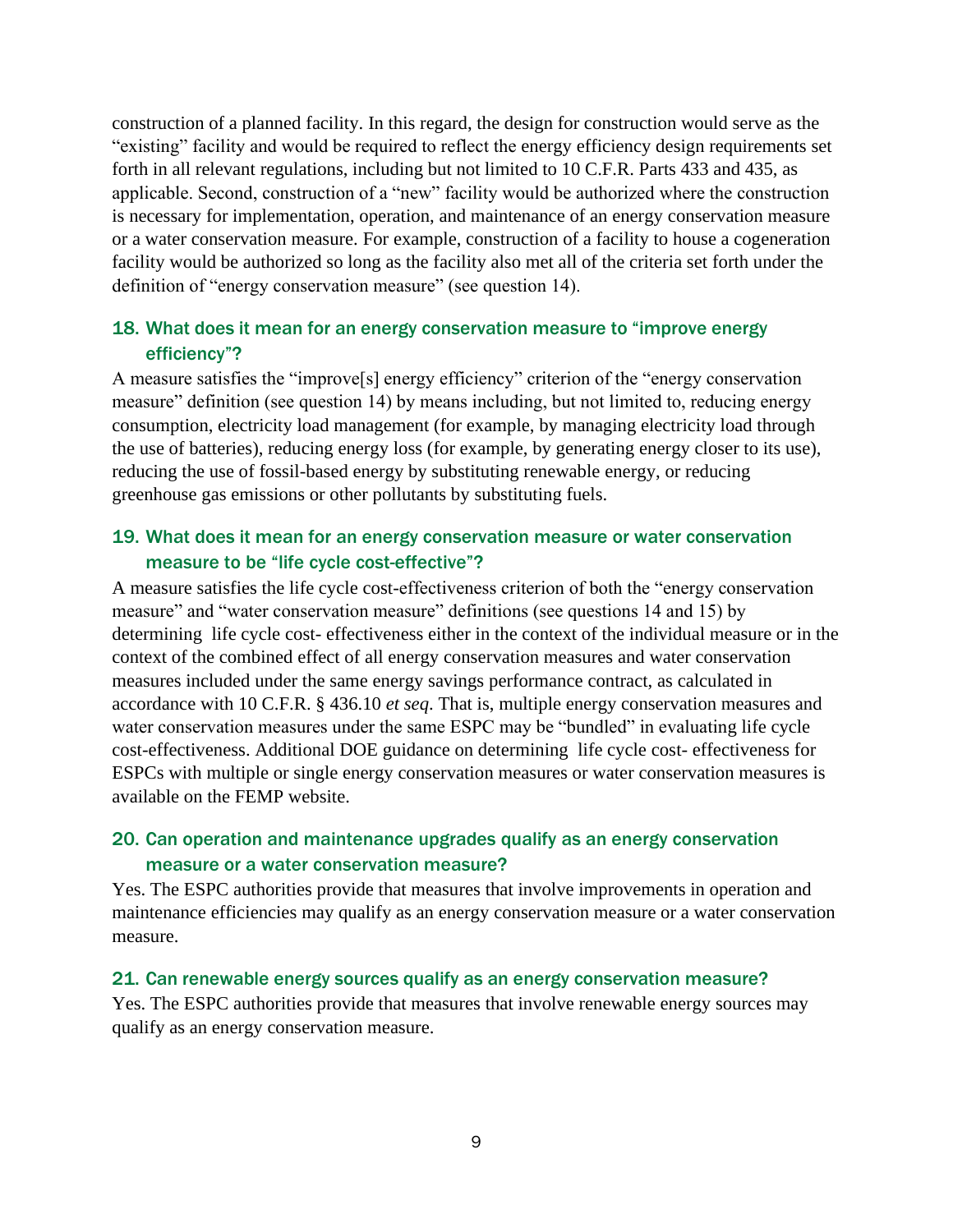#### 22. Can a third-party-owned and -operated onsite energy source qualify as an energy conservation measure?

Yes, however, the Office of Management and Budget (OMB) has determined that for an ESPC to be scored (and obligated) on an annual basis during the term of the contract, an onsite energy source must comply with the "Conditions for Annual Scoring of ESPCs" as set forth in OMB [Memorandum M-12-21.](https://www.whitehouse.gov/sites/whitehouse.gov/files/omb/memoranda/2012/m-12-21.pdf) 

#### 23. How can a Federal agency implement an ESPC with a third-party-owned and operated onsite energy source?

Federal agencies that are considering whether to implement an onsite energy source under an ESPC should contact FEMP for information on the ESPC Energy Sales Agreement (ESPC ESA) contracting model, which Federal agencies may use to implement onsite energy sources under an ESPC in compliance with the OMB conditions for annual scoring (see question 22).

#### 24. Can an ESCO utilize a reserve account to hold energy savings for a specified future use under an ESPC ESA?

Yes. Federal agencies generally are prohibited under 31 U.S.C. § 3324 from making advance payments from appropriations and, as such, may not establish an escrow account with a third party. This prohibition does not extend to an ESCO that establishes its own independent reserve account in connection with an ESPC ESA, which would not be considered to be an "escrow" account and should not be characterized as such. A Federal agency that is considering the use of a reserve account should consult with its counsel as well as FEMP to ensure compliance with ESPC authorities and other applicable laws.

#### 25. Can an arrangement that does not improve energy efficiency or conserve water be included in an ESPC?

An ESPC must be for the implementation of an identified energy conservation measure (see question 14), water conservation measure (see question 15), or series of energy conservation measures or water conservation measures. An activity that results in cost savings with no associated improvement in energy or water efficiency must be combined with a separate activity that demonstrates an improvement in energy or water efficiency (so long as the separate activities are reasonably related to each other) in order for the activities as combined to qualify as an energy conservation measure or water conservation measure.

#### 26. Can infrastructure improvements be included in an ESPC?

An ESPC may include an infrastructure improvement so long as (1) the contract is solely for the purpose of achieving energy savings (see question 9) and benefits ancillary to that purpose and (2) the infrastructure improvement is reasonably related to or would qualify as an energy conservation measure (see question 14), water conservation measure (see question 15), or series of energy conservation measures or water conservation measures (see question 25).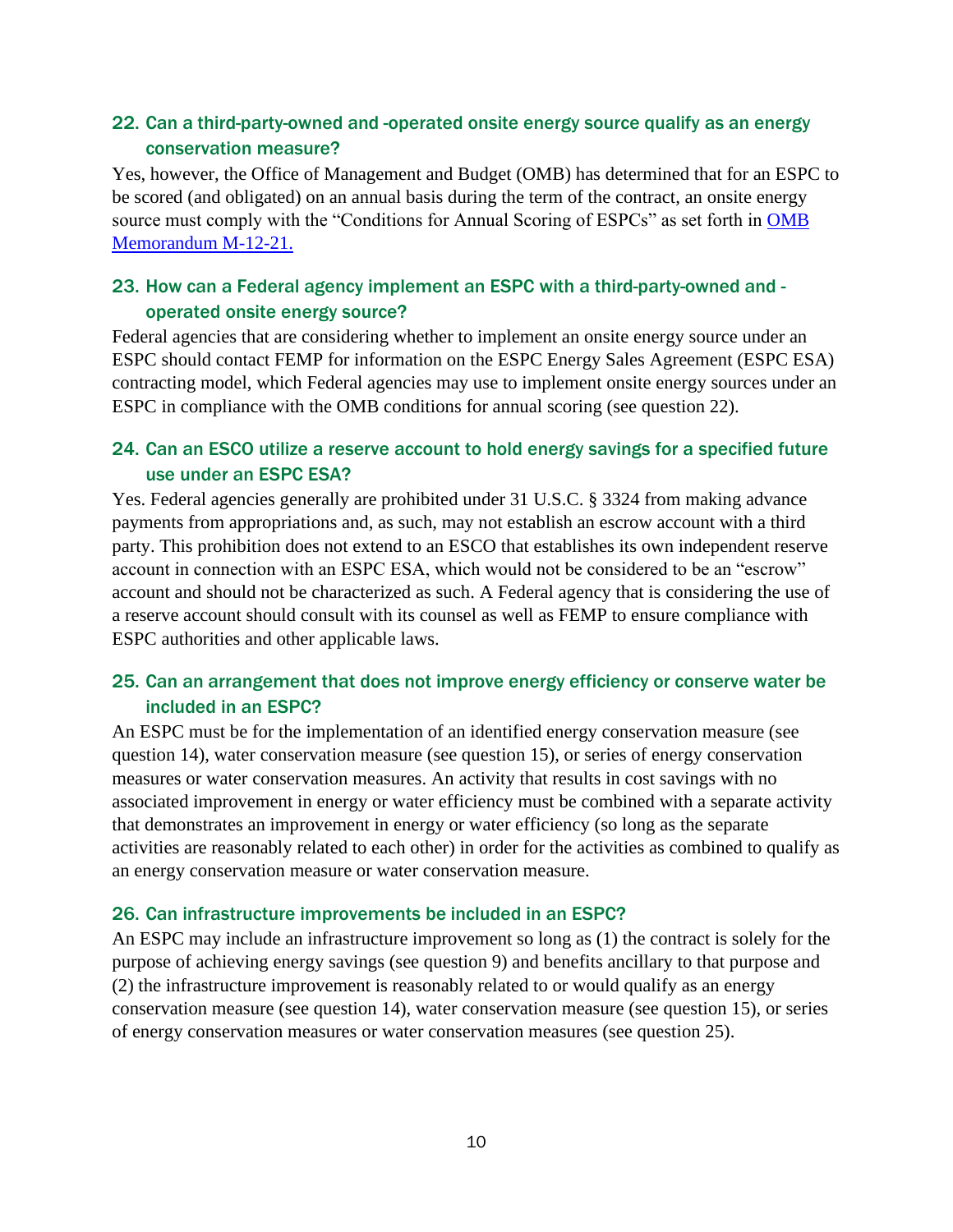#### 27. Can an energy conservation measure, water conservation measure, or other arrangement with a payback period in excess of twenty-five years be included in an ESPC?

ESPCs are limited to a twenty-five-year maximum contract period (see question 1). An energy conservation measure or water conservation measure that, on its own, would not have a payback periodwithin twenty-five years is permissible only if the ESPC as a whole has a payback period within the twenty-five-year contract period.

#### 28. Is there a requirement for Congressional notification in advance of an ESPC award?

Although the Energy Independence and Security Act of 2007 repealed the express Congressional notification requirement in the ESPC statute, ESPCs currently remain subject to the requirements of part 17.1 of the Federal Acquisition Regulation (FAR), which requires agencies to notify Congress at least 30 days prior to the award of certain proposed multiyear contracts. Specifically, FAR part 17.1 establishes a requirement for Congressional notification of at least 30 days prior to award of a multiyear contract with certain cancellation ceiling thresholds. Each Federal agency should refer to 48 C.F.R. § 17.108 for the current thresholds. FEMP can also provide current reporting thresholds.

DOE has implemented a process to provide Congressional notification for pending task orders under the DOE IDIQ contracts, including for pending task orders at non-DOE sites. Federal agencies should consult **FEMP** guidance for more information on this process. Each agency also should discuss with its counsel to determine whether other reporting requirements may be triggered by the award or implementation of an ESPC.

#### 29. Are ESCOs required to submit certified cost or pricing data as a requirement of ESPC award?

No. A Federal agency may not require an ESCO to submit certified cost or pricing data; rather, offerors should submit information, including pricing information, required by the Federal agency to ensure an impartial and comprehensive evaluation of fair and reasonable prices.

#### 30. Which party is responsible for maintenance and repair of an energy conservation measure or water conservation measure under an ESPC?

Performance of maintenance and repair services is negotiable; however, the ESCO bears the ultimate responsibility of ensuring the performance of maintenance and repair services even if routine maintenance is assigned to the Federal agency. FEMP recommends that Federal agencies follow the guidelines and methods for measuring and verifying energy savings under ESPCs as provided in [FEMP guidance.](https://www.energy.gov/sites/default/files/2018/03/f49/om_savings_guidance.pdf) A project-specific risk, responsibility, and performance matrix is required for ESPC projects awarded under the DOE ESPC IDIQ and is a useful tool for considering the risks in an ESPC project.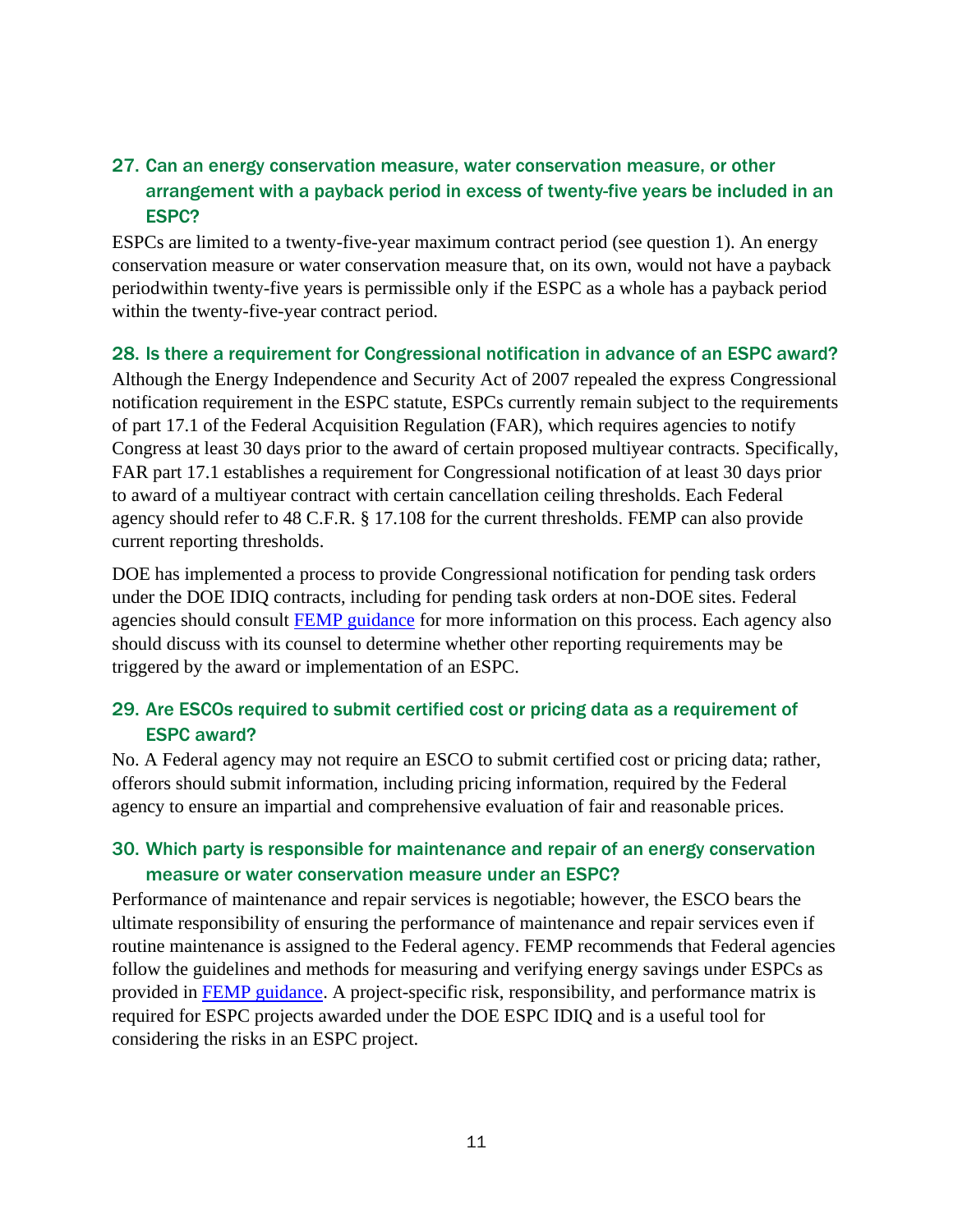#### 31. Does the authority to award an ESPC have an expiration date?

No. The Energy Independence and Security Act of 2007 removed the sunset date from 42 U.S.C. 8287(c), making the ESPC authority permanent.

#### 32. Does the language at 42 U.S.C. § 8287(a)(2)(F) that "a Federal agency shall not . . . limit the recognition of operation and maintenance savings. . ." change the current practice of including operation and maintenance savings in ESPCs?

This provision confirms current FEMP guidance of placing no limitation on the percentage of operations and maintenance (O&M) savings that may be used to fund an ESPC, in comparison to other sources of energy savings. Each ESPC must result in energy savings; however, there is no requirement that the level of savings associated with reductions in the cost of energy, water, and wastewater treatment must exceed the level of savings associated with related operation and maintenance. A Federal agency is not required to incorporate all possible O&M savings that are identified as possible sources of energy savings. The Federal agency has the discretion to determine the amount of O&M savings that is appropriate to include in any ESPC in accordance with agency requirements, policies, priorities, or preferences.

Consistent with this provision, FEMP encourages agencies to leverage O&M savings in ESPC projects. O&M savings captured for the use and benefit of the agency can provide additional energy savings that allow for increased project scope. In addition, ESCO provided O&M services can help maintain the performance of the ESPC; ensure persistence of energy savings during the contract term; and reduce O&M burden on agencies since the responsibility of O&M and risk of non-performance remains with the ESCO.

#### 33. What factors and requirements should agencies consider before undertaking an ESPC at a building leased from a private entity?

The Energy Act of 2020 amended the ESPC authority to remove the requirement that ESPCs be undertaken at "*Federally-owned* buildings." As a result, an ESPC may be implemented at any building that meets the definition of "Federal building" at 42 U.S.C. § 8259(6), which includes buildings, structures, or facilities leased by the Federal government and which consume energy. While 42 U.S.C. 8287, et seq. does provide express authority to undertake ESPCs at buildings leased by the Federal government, before undertaking an ESPC at a building leased from a private entity it is advisable that a Federal agency consult with their own specific policy and counsel and consider the following factors.

- 1. Is the cost of the ESPC reasonable?
	- a. Is the cost of the ESPC in reasonable proportion to the cost of the overall cost of the lease, and not disproportionate to the needs to which the facilities are to be used by the government?
	- b. Is the Federal government obligated to disassemble/remove the ESPC, or to restore/rehabilitate the premises, at the end of the lease?
- 2. Is the ESPC to be used for the principal (not exclusive) benefit of the government?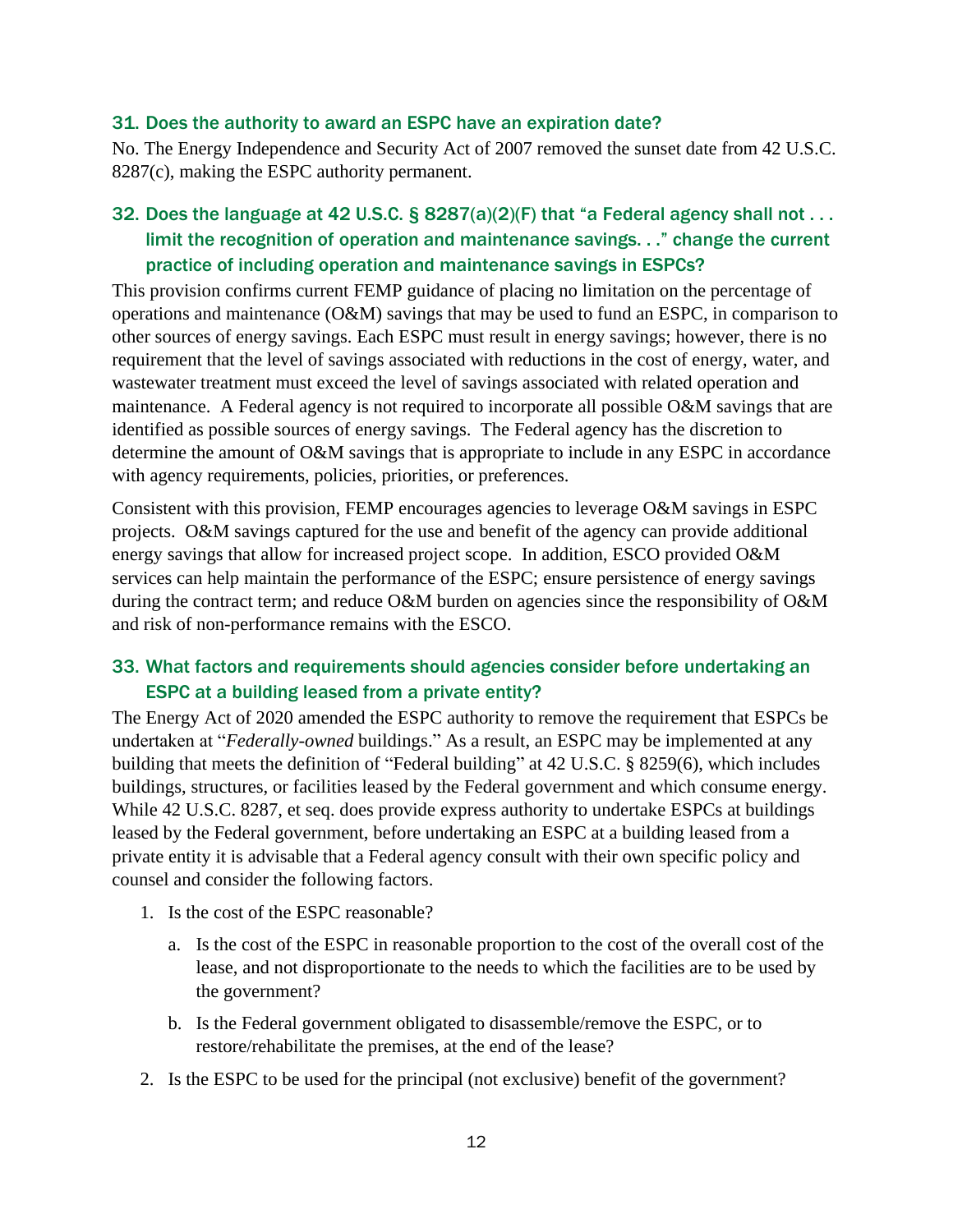- 3. Are the government's interests in the ESPC protected?
	- a. If the ESPC is a temporary improvement, has the government reserved the right to remove the ESPC at the expiration of the lease?
- 4. Does your agency expect to be in the facility for the duration of the ESPC? Does the term of the lease meet or exceed the term of the ESPC or is it likely to be renewed for that duration?
- 5. Is the Federal government tenant responsible for the related utilities at the leased property?
- 6. Will the ESCO have access to the site and what arrangements for ESCO site access need to be made with the landlord?
- 7. How will the risk and responsibility matrix change (i.e., who will perform O&M and R&R)?
- 8. Are there other tenants at the property and, if so, will it be possible to properly perform annual performance period services including M&V?
- 9. Who will take title/ownership of the ECMs and is it addressed in the ESPC?
- 10. Does the building owner/lessor concur on the agreement?

Where a privately owned building is leased by GSA, agencies should consult with GSA.

#### 34. Can the proceeds from the sale of renewable energy certificates (RECs) be used to fund ESPCs?

Yes. The Energy Act of 2020 amended the ESPC authority to include energy and water incentives, rebates, grid services revenues, or credits (including RECs) among the authorized sources of ESPC "energy savings." 42 U.S.C. § 8287c(2)(E). Pursuant to 42 U.S.C. §  $8287(a)(2)(H)$ , Federal agencies are also authorized to accept, retain, sell, or transfer RECs, and apply the proceeds of the sale or transfer to fund an ESPC. Importantly, this provision provides exceptions to both the General Services Administration (GSA) personal property disposal regulations (41 CFR §§ 102-35 - 102-42) and the Miscellaneous Receipts Act (31 U.S.C. § 3302), allowing agencies to sell or transfer RECs and retain and use the proceeds from such sale or transfer, as long as the proceeds are applied to fund an ESPC.

#### 35. Can Federal agencies use ESPCs to purchase electric vehicle supply equipment?

Electric vehicle supply equipment (EVSE) may be incorporated into an ESPC if it is part of an energy conservation measure (ECM) or if it is demonstrated that the EVSE results in energy savings to a federal building. Three examples demonstrate permissible instances: (1) a power generation ECM, such as photovoltaics or cogeneration, that includes equipment such as EVSE to facilitate delivery of power to an end use; (2) an ECM that includes EVSE with charging capabilities employed for load management (e.g., kW savings and energy related cost savings), such as participation in a demand response program; or (3) an ECM that replaces existing EVSE with more efficient EVSE, where doing so results in energy savings to the federal building.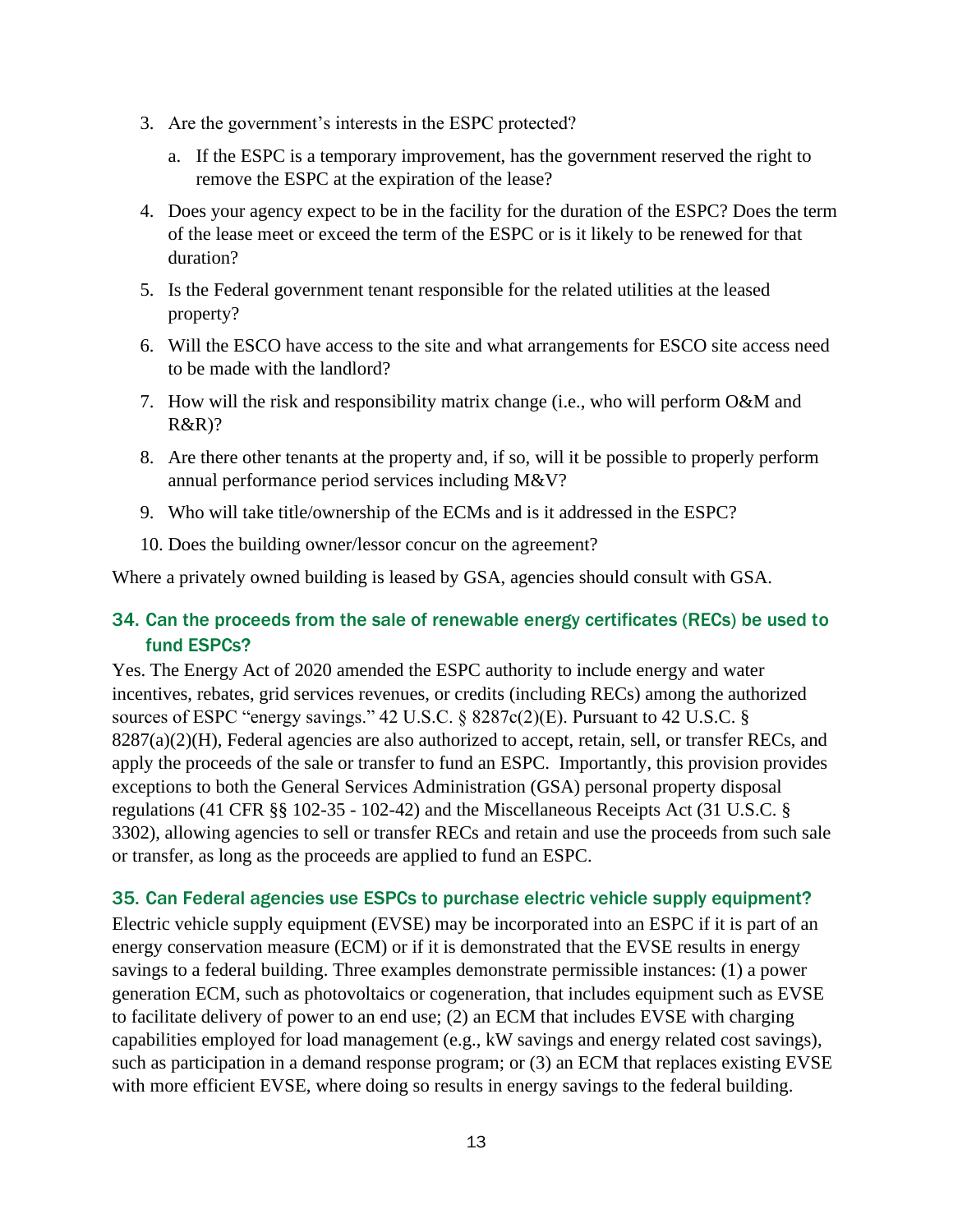calculations. Where EVSE is incorporated in an ESPC, the energy used by the EV (e.g., gasoline, electricity, or other) for non-building purposes would not be included in the ESPC building energy use

Because ESPC applications for EVSE could be complex, agencies should contact FEMP as they consider the incorporation of EVSE in an ESPC.

#### 36. Can Federal agencies use ESPCs to purchase electric vehicles?

The ESPC statute does not confer authority for agencies to procure electric vehicles (EVs) as part of an ESPC. In limited circumstances, however, there may be an opportunity for *components*  of EVs to be included in an ESPC. For example, a load management ECM that incorporates bidirectional charging from an EV to provide power for building backup or load management (e.g., for the purpose of participating in a demand response program) could incorporate the EV components used for those purposes (e.g., the vehicle's battery, charging unit, controls, related construction and/or supporting infrastructure, and related components) in an ESPC.

Where EV components are incorporated in an ESPC, the energy used by the EV (e.g., gasoline, electricity, or other) for non-building purposes would not be included in the ESPC building energy use calculations.

Because ESPC applications for EV components are limited, agencies should contact FEMP as they consider the incorporation of EV components in an ESPC.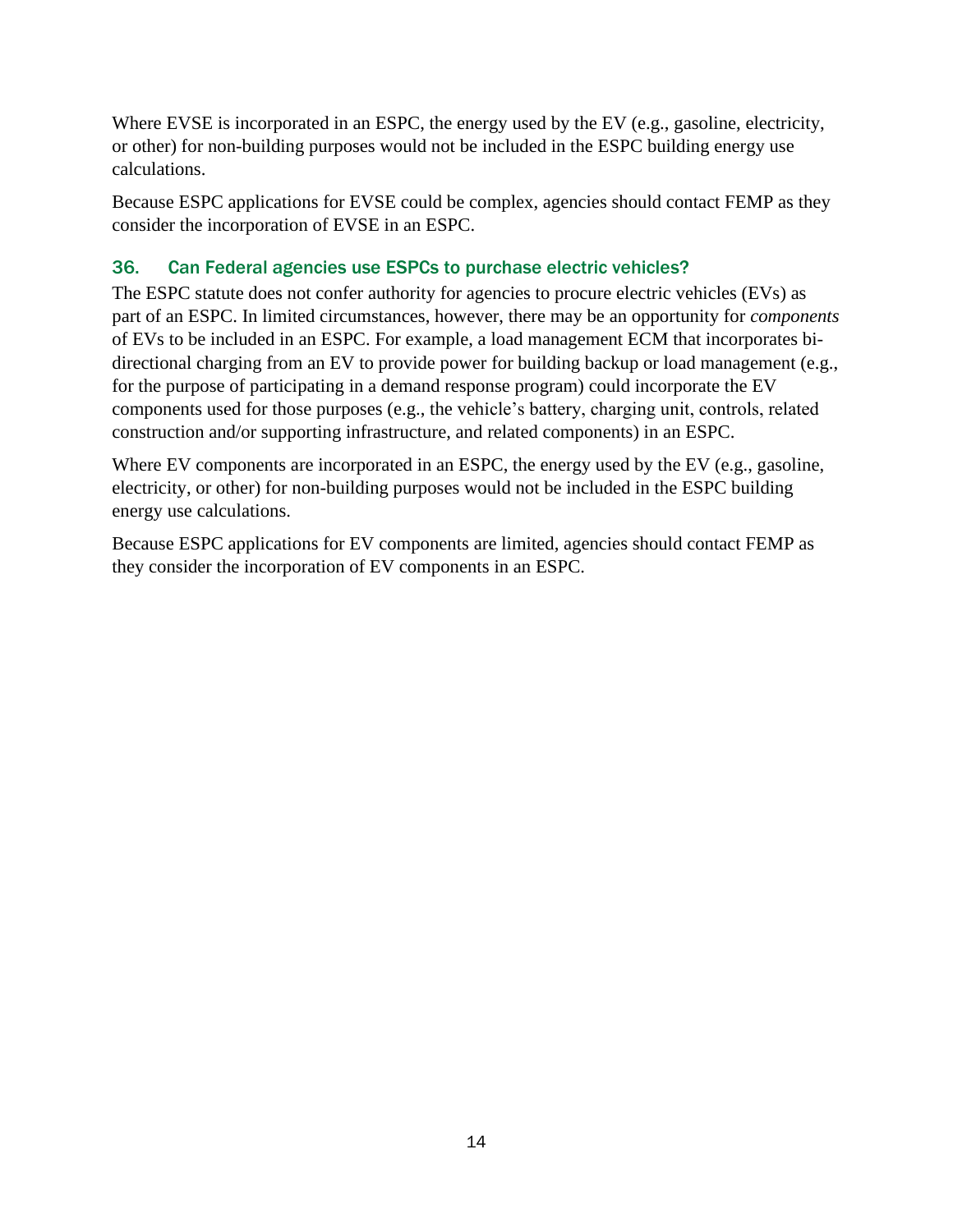## Appendix

In the event that a Federal agency believes that any provision of the ESPC authorities is ambiguous or requires clarification, the Federal agency should contact FEMP for guidance.

FEMP can provide expert assistance, guidance, and training to assist Federal agencies in implementing ESPCs that are technically excellent, legally sound, and a good deal for the government. Several resources and tools are available on the FEMP website and Federal agencies can also contact FEMP directly.

- For general ESPC information and FEMP contact information, see [https://www.energy.gov/eere/femp/contacts-federal-energy-savings-performance](https://www.energy.gov/eere/femp/contacts-federal-energy-savings-performance-contracts)[contracts](https://www.energy.gov/eere/femp/contacts-federal-energy-savings-performance-contracts)
- For FEMP ESPC guidance documents, see [http://www.energy.gov/eere/femp/resources](http://www.energy.gov/eere/femp/resources-implementing-federal-energy-savings-performance-contracts)[implementing-federal-energy-savings-performance-contracts.](http://www.energy.gov/eere/femp/resources-implementing-federal-energy-savings-performance-contracts)
- For information on ESPC ENABLE see [http://energy.gov/eere/femp/energy-savings](http://energy.gov/eere/femp/energy-savings-performance-contract-enable-federal-projects)[performance-](http://energy.gov/eere/femp/energy-savings-performance-contract-enable-federal-projects) [contract-enable-federal-projects.](http://energy.gov/eere/femp/energy-savings-performance-contract-enable-federal-projects)
- FEMP's ESCO Selector Tool helps create a notice of opportunity (NOO) that complies with federal requirements and meets agency needs. For more information, see [https://esco-selector.ornl.gov.](https://esco-selector.ornl.gov/)
- eProject Builder, a secure web-based date energy and tracking system for ESPC projects, is another tool that is available to agencies to increase efficiencies. eProject Builder allows agencies to upload, track, and access project-level information for the life of the ESPC, automatically generate task order schedules, quickly generate data for project and portfolio reports, develop project scenarios using amortization calculations, and benchmark new ESPC projects against historical project data. Contracting Officers may request that ESCO's utility eProject Builder for their ESPCs. For more information, see [https://eprojectbuilder.lbl.gov/home/#/login.](https://eprojectbuilder.lbl.gov/home/%23/login)
- FEMP's Energy Escalation Rate Calculator (EERC) computes an average annual escalation rate for a specified time period, which can be used as an escalation rate for contract payments in energy savings performance contracts and utility energy services contracts. For more information, see [http://energy.gov/eere/femp/energy-escalation-rate](http://energy.gov/eere/femp/energy-escalation-rate-calculator-download)[calculator-download.](http://energy.gov/eere/femp/energy-escalation-rate-calculator-download)